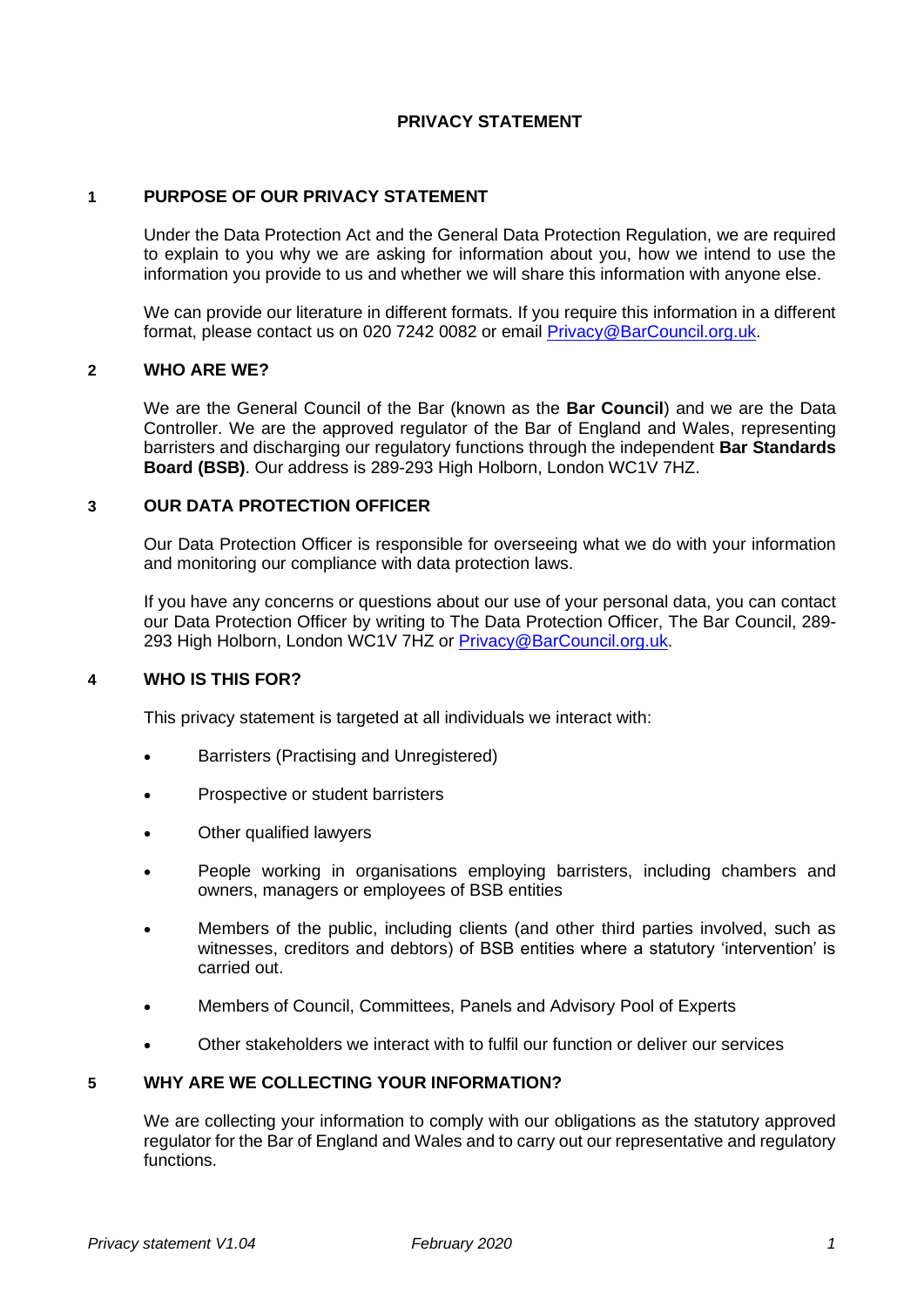The Bar Council promotes:

- the Bar's high-quality specialist advocacy and advisory services;
- fair access to justice for all;
- the highest standards of ethics, equality and diversity across the profession; and
- the development of business opportunities for barristers at home and abroad.

The Bar Standards Board objectives as laid out in the Legal Services Act are:

- protecting and promoting the public interest;
- supporting the constitutional principle of the rule of law;
- improving access to justice;
- protecting and promoting the interests of consumers;
- promoting competition in the provision of services;
- encouraging an independent, strong, diverse and effective legal profession;
- increasing public understanding of citizens' legal rights and duties; and
- promoting and maintaining adherence to the professional principles.

# **6 WHAT INFORMATION ARE WE COLLECTING?**

All the information we collect about you will be stored and used by us in accordance with this privacy statement and in accordance with your rights as described in Section 13 of this statement under the Data Protection Act and the General Data Protection Regulation.

# *Personal data*

The information which we process about you is collected:

- when you complete an online form, or update your details on the Bar Council, the Bar Standards Board or the My Bar websites;
- when you complete an online form or update your details on websites provided in conjunction with the Bar Council such as the Direct Access Portal and the Pupillage Gateway;
- when you submit an application or form to us online or manually;
- when you complete a survey or otherwise provide us with information for research purposes;
- when you contact the Bar Council or the Bar Standards Board by email, post, telephone or fax;
- when you contact by telephone, we may record telephone conversations to offer you additional security, resolve complaints and improve our service standards;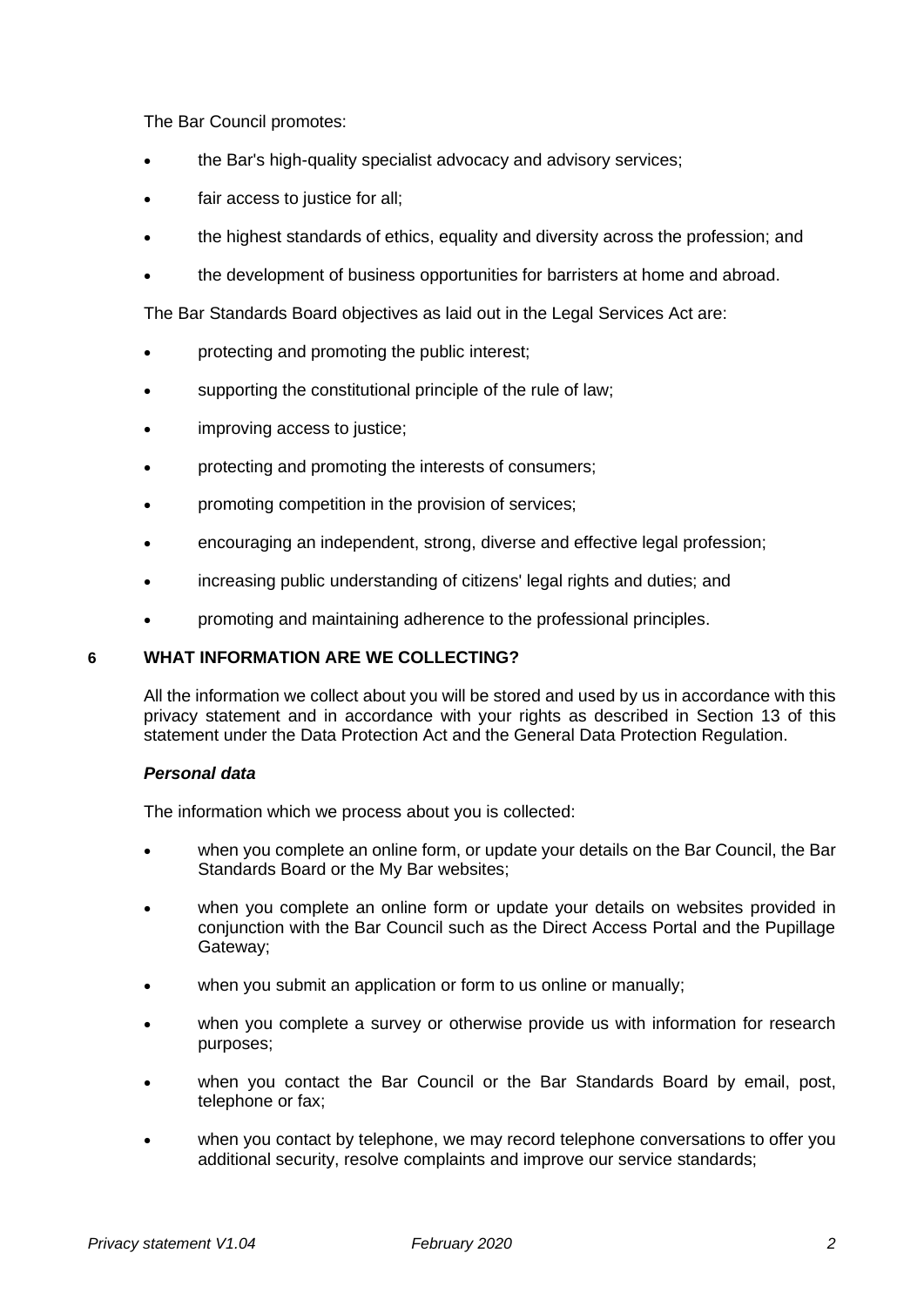- from persons duly authorised by you, such as your employer, or a clerk or administrator at your chambers, to provide information on your behalf; when we receive information and reports about conduct, or are investigating such information or reports, provided to us by yourself or third parties;
- when we carry out a statutory 'intervention' into Alternative Business Structures or Authorised Persons, which involves taking control of the practice of an Authorised Person in the interests of clients and the public.
- when you provide services to us or undertake activities which form part of your obligations under the terms of your appointment or our contractual terms;
- when we administer our appointment, recruitment and appraisal processes for Council, Committee, Panel and Advisory Pool of Experts members;
- if you visit our office, your image may be captured on our closed-circuit television (CCTV) operating at the entrance to each of our floors, primarily for security and safety purposes. Images are viewed on a live feed and stored securely for 30 days, when they are overwritten. (See our CCTV Policy for more information [link]).
- through cookies on our website (for further information see our Cookies Notice [link])
- IP addresses collected through our websites, these are only stored for 90 days for security reasons and subsequently destroyed.

The information which we collect about you from other sources:

- From the Council of the Inns of Court and the Inns of Court (Students and Call to the Bar datasets)
- from Pearson Vue (Bar Course Aptitude Tests datasets)
- from universities (Bar Professional Training Course and Bar Transfer Test datasets)
- Legal Ombudsman (Complaints information)
- Bar Mutual Indemnity Fund (Insurance information)
- Judicial Appointments Commission
- Queen's Counsel Appointments (QC appointment information)
- when obtaining the references from referees you have supplied, for the purpose of confirming your suitability for appointment to committees, panels or expert groups

The information which we collect about you through the above processes will typically be your name and contact information such as postal address, email address and telephone numbers, your contact history, subscriptions, any application information or report from you and in relation to cookies, your internet log information and visitor behaviour information.

If you are a barrister or prospective barrister, we will collect information about your education history and results, Call to the Bar information, practising details, roles and employment positions, qualifications, professional details, rights, entitlements, registrations, subscriptions, applications, authorisations, demographics, complaints and conduct history. Where we carry out a statutory 'intervention' we will also collect client files, employee files and general office files.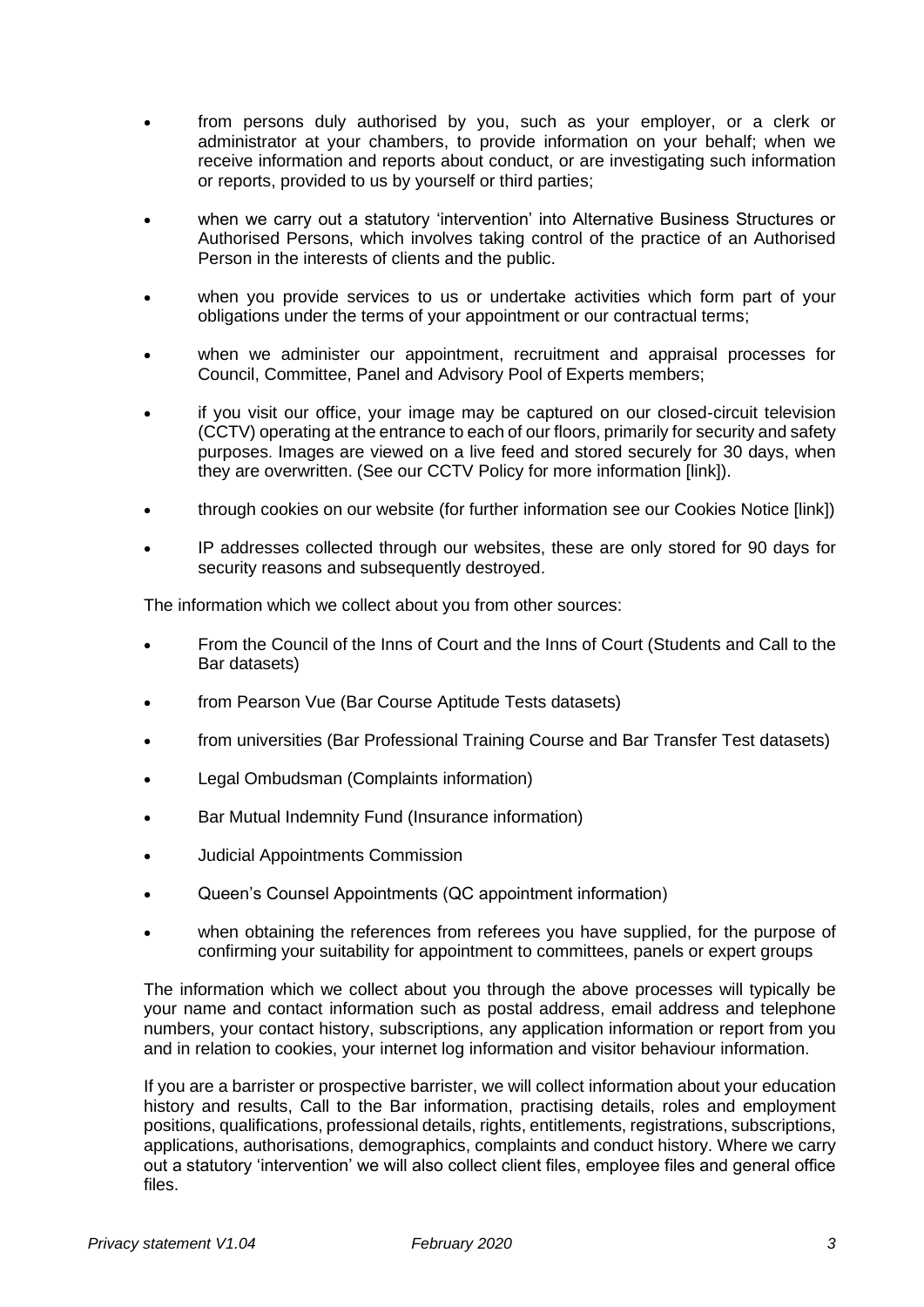### *Special categories of personal data*

Some of the information which we collect to fulfil our public sector equality duties as well as deliver regulatory objectives will be special categories of personal data (also called sensitive personal data) to which greater protection is provided by the data protection laws. The information which falls within this category includes information about:

- disability and health
- sexual orientation and/or gender identity
- a person's racial or ethnic origin
- religious or philosophical beliefs
- membership of a trade union
- political opinions

### *Information about criminal convictions and offences*

Information about criminal convictions and offences does not fall under the definition of special categories of personal data but it is still afforded greater levels of protection.

## **7 WHAT IS THE LAWFUL BASIS FOR USING YOUR INFORMATION?**

#### *Personal data*

In accordance with the data protection laws, we need a "lawful basis" for collecting and using information about you. There are a variety of different lawful bases for processing personal data which are set out in the data protection laws.

The lawful bases on which we rely in order to use the information which we collect about you for the purposes set out in this notice will be:

- using your information is necessary for the performance of a task carried out in the public interest (to fulfil our statutory regulatory and representative obligations) which we refer to as the "public task" basis; or
- you have provided consent to our use of your information; or
- using your information is necessary to fulfil a contract you have with us, or because you have asked us to take specific steps; or
- using your information is necessary for the pursuing of legitimate interests of the General Council of the Bar and/or the Bar, including the images we record on CCTV.

### *Special categories of personal data*

The lawful basis on which we rely in order to use your sensitive personal data/special categories of personal data which we collect about you will be:

• that it is necessary for the performance of a task carried out in the public interest (to fulfil our statutory regulatory and representative obligations); and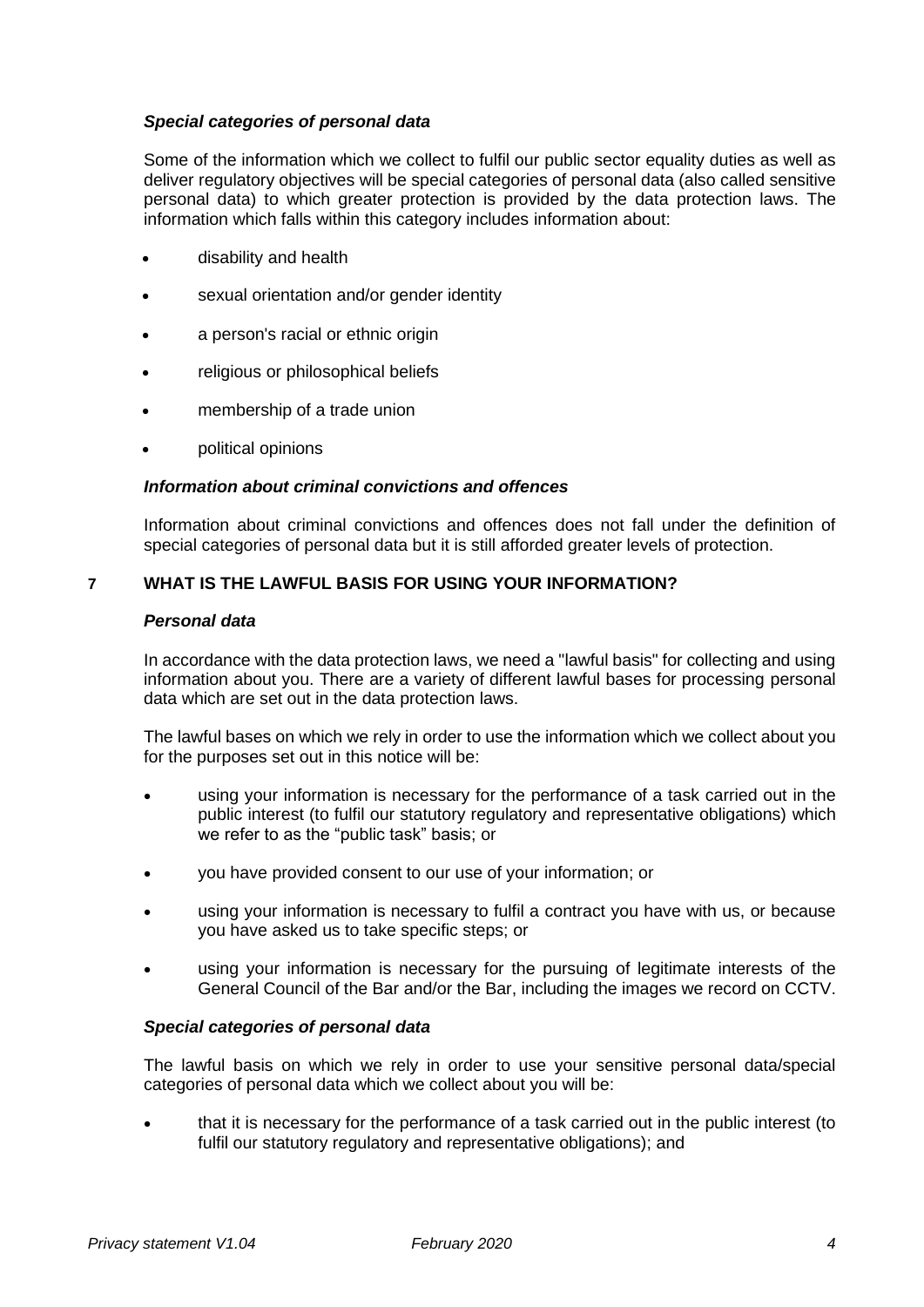• for reasons of substantial public interest, for the reasons above, and in order to monitor and review the existence or absence of equality of opportunity or treatment.

## *Information about criminal convictions and offences*

The lawful basis on which we rely in order to use information that may relate to any criminal convictions and offences will be:

- that it is necessary for the performance of a task carried out in the public interest (to fulfil our statutory regulatory obligations); and
- for reasons of substantial public interest, specifically, that it is necessary for the exercise of our regulatory functions.

## **8 WHAT ARE WE GOING TO DO WITH YOUR INFORMATION?**

#### *Personal data*

The information which you provide to us will be used to deliver the following regulatory and representative functions using the lawful basis of "public task" under our approved regulator status in the Legal Services Act 2007:

#### **Regulatory functions delivered by the Bar Standards Board**

- governance, regulatory strategy and policy development, including research;
- authorisation to practise and changes in practising details;
- applications for rights and entitlements or for waiving certain regulatory requirements;
- to enable persons with delegated responsibility for your chambers/employer to complete authorisation to practise forms and procedures on your behalf;
- registration and completion of pupillage;
- authorisation and regulation of entities (authorised bodies and licensed bodies) including, where appropriate, their owners, managers and employees;
- regulation (including regulatory assurance and supervision) of barristers (and in certain circumstances those employed by barristers) and those qualifying as barristers, authorised bodies, licensed bodies and education and training provision for prospective and current barristers;
- dealing with enquiries, reports about conduct matters, carrying out investigations and taking enforcement action;
- maintaining the Barristers' Register; and
- sending Bar Standards Board Regulatory Updates & Information.

#### **Representative function delivered by the Bar Council**

- governance and strategy management and development
- influencing of policy with Government in relation to the administration of justice;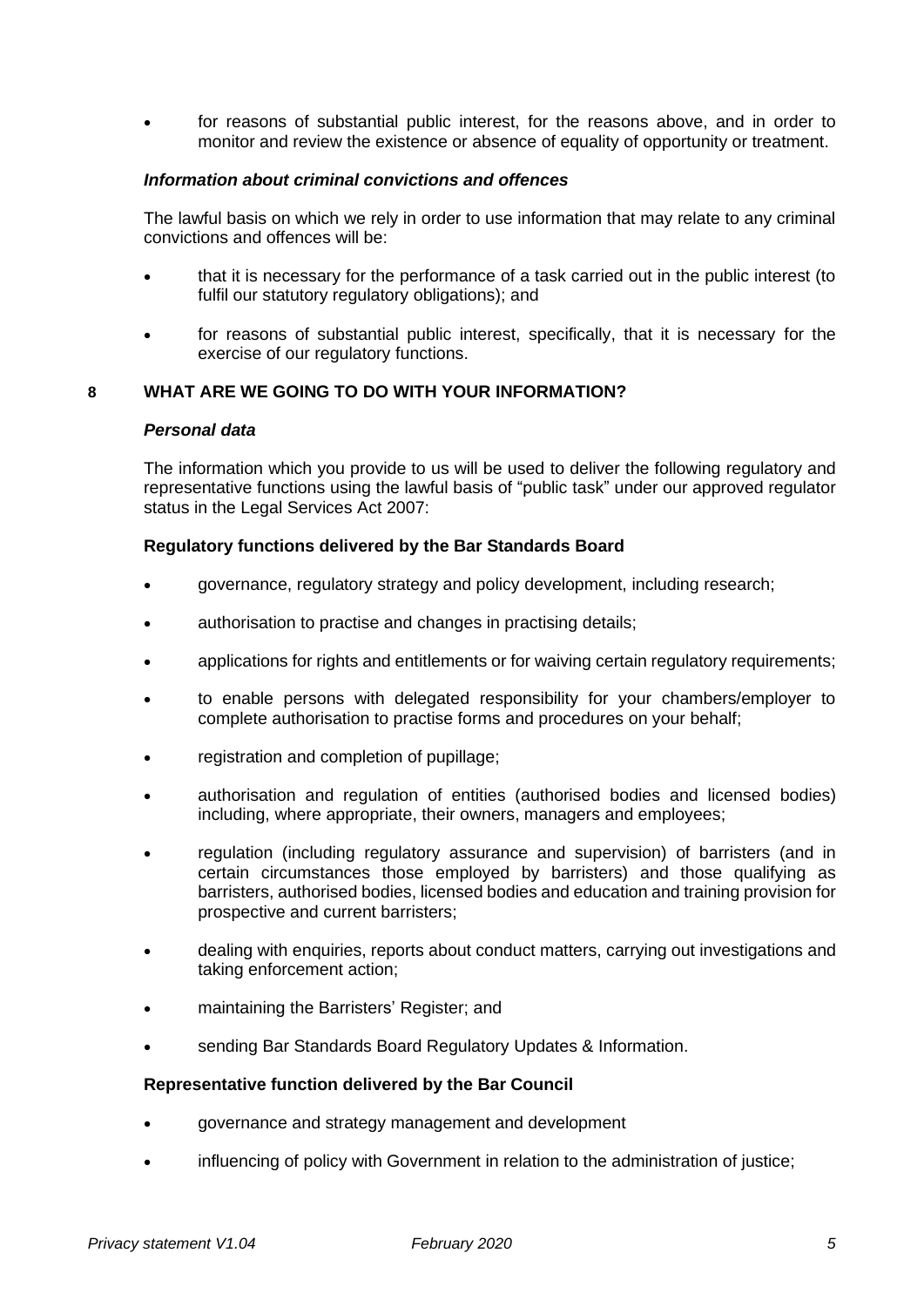- provision of policy and practical support, guidance and initiatives to barristers on practice management issues and in relation to practises undertaken by barristers;
- provision of policy and practical support, guidance and initiatives to authorised and licensed bodies;
- provision of policy and practical support, guidance and initiatives to support prospective barristers in education and training and upon entry to the Bar;
- the promotion of relations between the approved regulator and relevant national or international bodies, governments or the legal professions of other jurisdictions
- promotion of equality, diversity and social mobility across the profession; and
- for practising barristers, we will use your information, under the lawful basis of legitimate interests, to send representation, policy, support and justice campaign information for the Bar.

**We may seek your consent** to use your information for the following reasons:

- for the administration and communication of events such as the Bar Conference, training and road shows;
- for public relations and marketing purposes directly relating to the profession;
- to keep you up to date with the range of services from our partners, including products and benefits:
- to create and update your profile on the Juriosity Platform (new Bar Directory).
- to change mailing preferences in relation to purposes other than our representational or regulatory functions;
- in the case of cookies, it will allow us to provide you with a tailored and appropriate user experience on our website;
- to receive representation, policy, support and justice campaigns for the current and prospective Bar (other than practising barristers)
- to receive regulatory updates and information (other than practising barristers)

If you sign up to pay the Bar Representation Fee, this will include us processing your data for the administration of membership records, such as member services, Xexec benefits and Council magazine subscriptions, although you will have the option to say you don't want to receive these benefits by emailing Member Services a[t MemberServices@BarCouncil.org.uk](mailto:MemberServices@BarCouncil.org.uk)

#### *Special categories of personal data*

We are committed to ensuring that access to the Bar should be equally open to all. Therefore, the special categories of personal data which we collect from you will be used for the following purposes:

• to fulfil our statutory obligations under the Equality Act 2010 and the Legal Services Act 2007, including Equalities monitoring and research;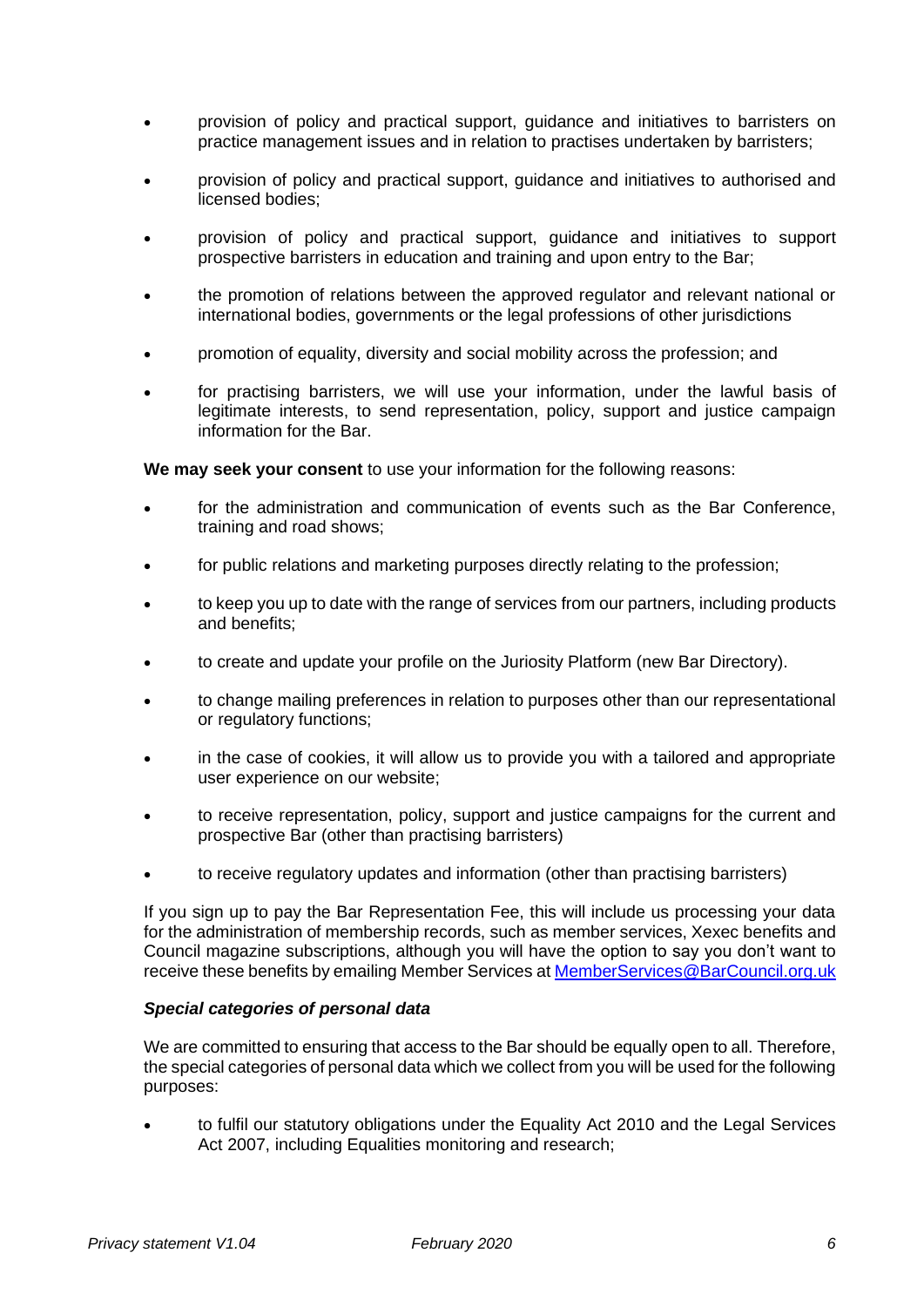• to monitor the data trends of those entering the Bar to understand how people from a range of backgrounds progress in their careers. We may publish anonymised analysis of this information on our website.

If you require further information as to why the General Council of the Bar gathers diversity data from you to fulfil its statutory function as approved regulator and fulfil its public sector equality duties, please contact the Equality and Diversity team at the Bar Council or the Bar Standards Board on 020 7242 0082.

### *Information about criminal convictions and offences*

We collect information concerning criminal convictions and offences in relation to those who practise as barristers in England and Wales and members appointed to Committees, Panels and Advisory Pool of Experts. We collect this information as part of our regulatory function.

Some of this information is collected routinely through the Authorisation to Practise process, to comply with money-laundering regulations.

# **9 SHARING YOUR INFORMATION**

#### *Contractors and sub-contractors*

It may be necessary to share your information with our contractors and sub-contractors so they can provide a service to you or to enable us to deliver our statutory function or services you have agreed to. The contractors and sub-contractors shall be contractually required to ensure that they adhere to the security requirements imposed by the Data Protection Act and/or the General Data Protection Regulation (as applicable).

Our contractors and sub-contractors will not share your information with any other parties (except in the case of our file storage contractor) and will only be able to use the information when completing work on behalf of us.

#### *Regulators and other legal obligations*

We may also share your information with other bodies with official authority, such as the Legal Ombudsman, Legal Services Board, other regulators, the Council of the Inns of Court, Queens Counsel Appointments, Judicial Appointments Commission and the Office of the Immigration Services Commissioner, HM Revenue and Customs (HMRC) and with other organisations where we have a legal obligation to share the information with them or where there is a legitimate legal basis to do so. Where we carry out statutory 'interventions' we will do this in association with Intervention Agents (who are firms of solicitors) with whom BSB will share the data concerned.

#### *Other organisations*

We may from time to time share or receive information about you from other organisations, such as:

- the police for the purpose of detection and prevention of crime:
- organisations with a function of auditing and/or administering public funds for the purpose of detection and prevention of fraud;
- the Inns of Court in order to keep their records' up to date and facilitate your relationship with them;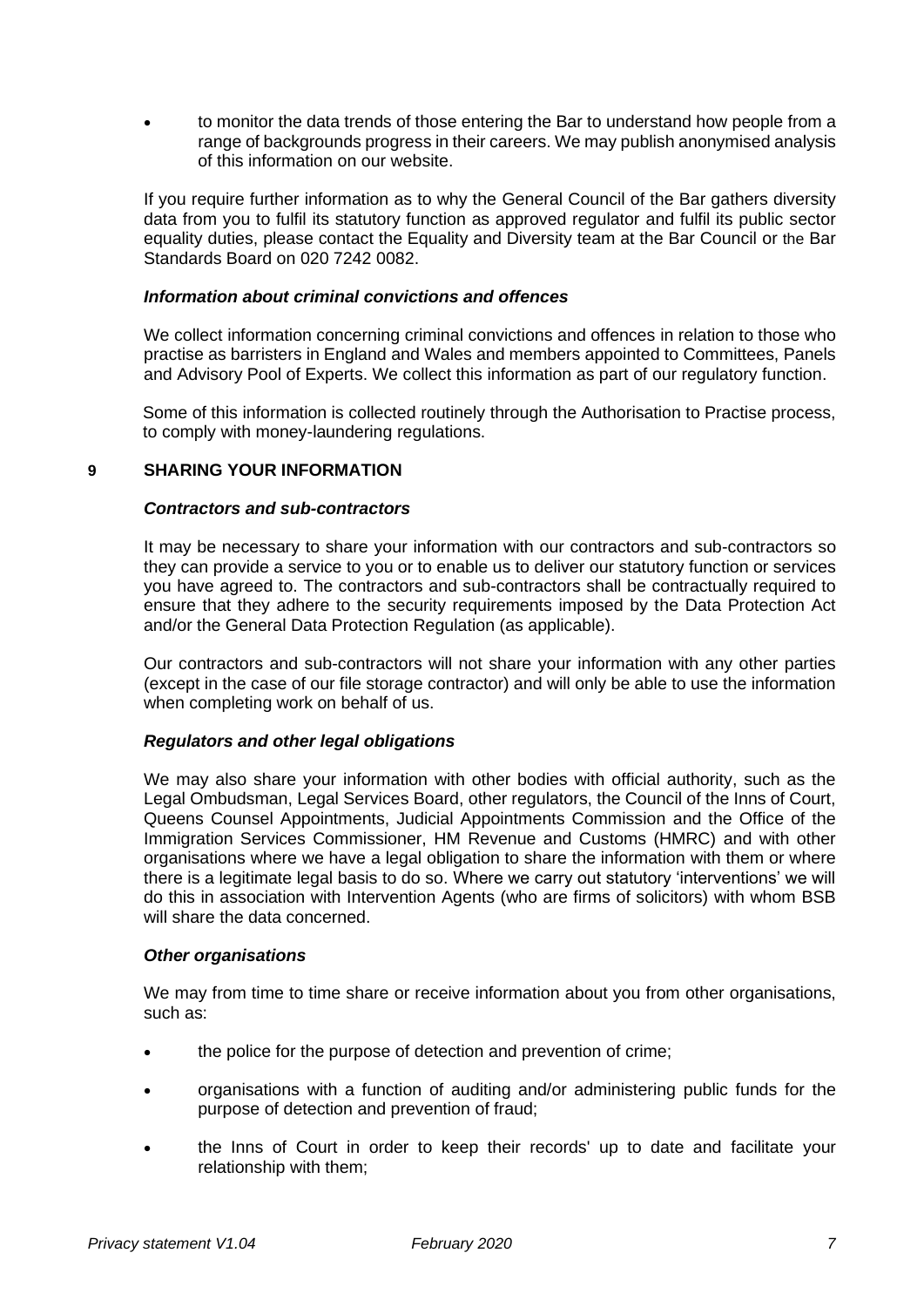- HM Courts and Tribunal Service for the administration of the Court ID Cards scheme
- Bar Mutual Indemnity Fund;
- BPTC providers;
- if you elect to make a pro bono donation, we will share your contact details and details of your donation with Advocate (previously the Pro Bono Unit); or
- if you provide consent, we may share your information with a third-party organisation for marketing purposes.

### *The public*

If you are a qualified barrister, some of your personal data (as defined in the Bar Standards Board Handbook) is publicly accessible via the Barristers' Register webpage.

If you apply for, and are granted, a waiver from any BSB Handbook rules, we will confirm that a waiver has been granted to a member of the public who requests it.

If you are a member of a Committee, Panel, or Advisory Pool of Experts, some of your personal data is publicly accessible and/or on the BSB or Bar Council website.

### **10 TRANSFERRING YOUR INFORMATION ABROAD**

If you are a qualified barrister, your personal data (as defined in the Bar Standards Board Handbook) is accessible internationally via the Barristers' Register webpage.

If you are a member of a Committee, Panel, or Advisory Pool of Experts, your personal data is accessible internationally on the BSB or Bar Council website.

#### **11 SECURITY OF YOUR PERSONAL INFORMATION**

The information that you provide will be stored securely on our electronic systems. Our security measures and procedures reflect the seriousness with which we approach security and the value we attach to your information. These measures and procedures are audited and reviewed.

Only relevant members of staff will have access to the information you provide to us. Those members of staff will have received appropriate data protection training.

Any payment transactions will be encrypted (using SSL technology).

#### **12 CAN WE USE YOUR INFORMATION FOR ANY OTHER PURPOSE?**

In limited circumstances we may use your information for a purpose other than those set out in this policy. If we intend to do so, we will provide you with information relating to that other purpose before using it for the new purpose.

# **13 STORING YOUR INFORMATION AND DELETING IT**

In accordance with the General Council of the Bar obligations under the Data Protection Legislation, the Council shall only retain personal data for as long as is necessary for the legitimate purposes for which the personal data is processed. This includes information provided to the General Council of the Bar, or a third party on our behalf, for research purposes.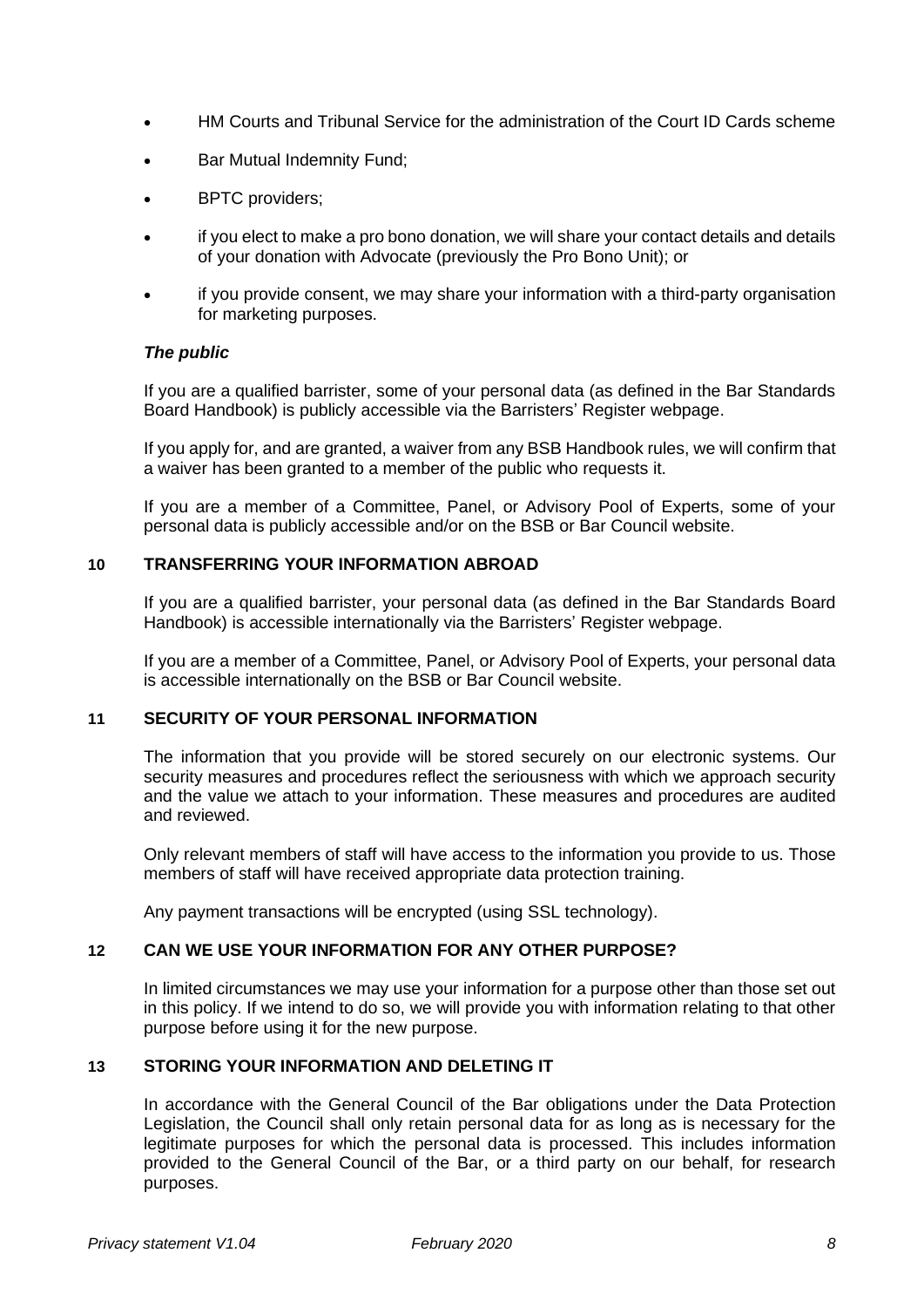When those purposes come to an end, the General Council of the Bar shall securely delete the personal data unless the retention of the personal data is required for archiving purposes which are in the public interest, scientific or historical research purposes or statistical purposes in accordance with Article 89 (1) of the GDPR or other applicable provisions under the Data Protection legislation.

When one of the above situations arise, we will review the information which we hold concerning you and determine whether there are any legal reasons why we need to continue holding that information. Once the identified purpose comes to an end, unless there is another identifiable purpose for which it is necessary to hold on to your information, we will delete your information.

If you provide information for research purposes, at the end of the research project the information will be deleted or kept in an anonymised or pseudonymised format unless you are specifically notified otherwise

If you would like further information about our data retention and disposal schedule then please contact [Privacy@BarCouncil.org.uk](mailto:Privacy@BarCouncil.org.uk)

## **14 YOUR RIGHTS**

In relation to the information which we hold about you, you are entitled to:

- see a copy of the information;
- ask us to rectify the information where it is inaccurate or is incomplete. If we agree the information is inaccurate or incomplete and make the rectification, we will inform any recipients of the information of the change, where possible;
- ask us to erase the information, but we will not be able to comply where we hold your information to fulfil our statutory regulatory and representative obligations;
- ask us to restrict what we do with your information, but there are a number of exemptions relating to this right;
- object to our use of your information and ask us to stop that use, in certain circumstances; and
- instruct us to provide you with the information we hold about you in a structured and commonly used format or transmit that information directly to another organisation.

Our obligations to comply with the above rights are subject to certain exemptions.

Where we are using some of your information because you have provided your consent to that use, you are entitled to withdraw your consent at any time. The lawfulness of our use of your information before consent was withdrawn is not affected. You can do this by writing to the Records Office at 289-293 High Holborn, London WC1V 7HZ or by emailing [Records@BarCouncil.org.uk.](mailto:Records@BarCouncil.org.uk)

You also have the right to complain to the Information Commissioner's Office (the "ICO") if you are not satisfied with the way we use your information. You can contact the ICO - see <https://ico.org.uk/global/contact-us/> for details.